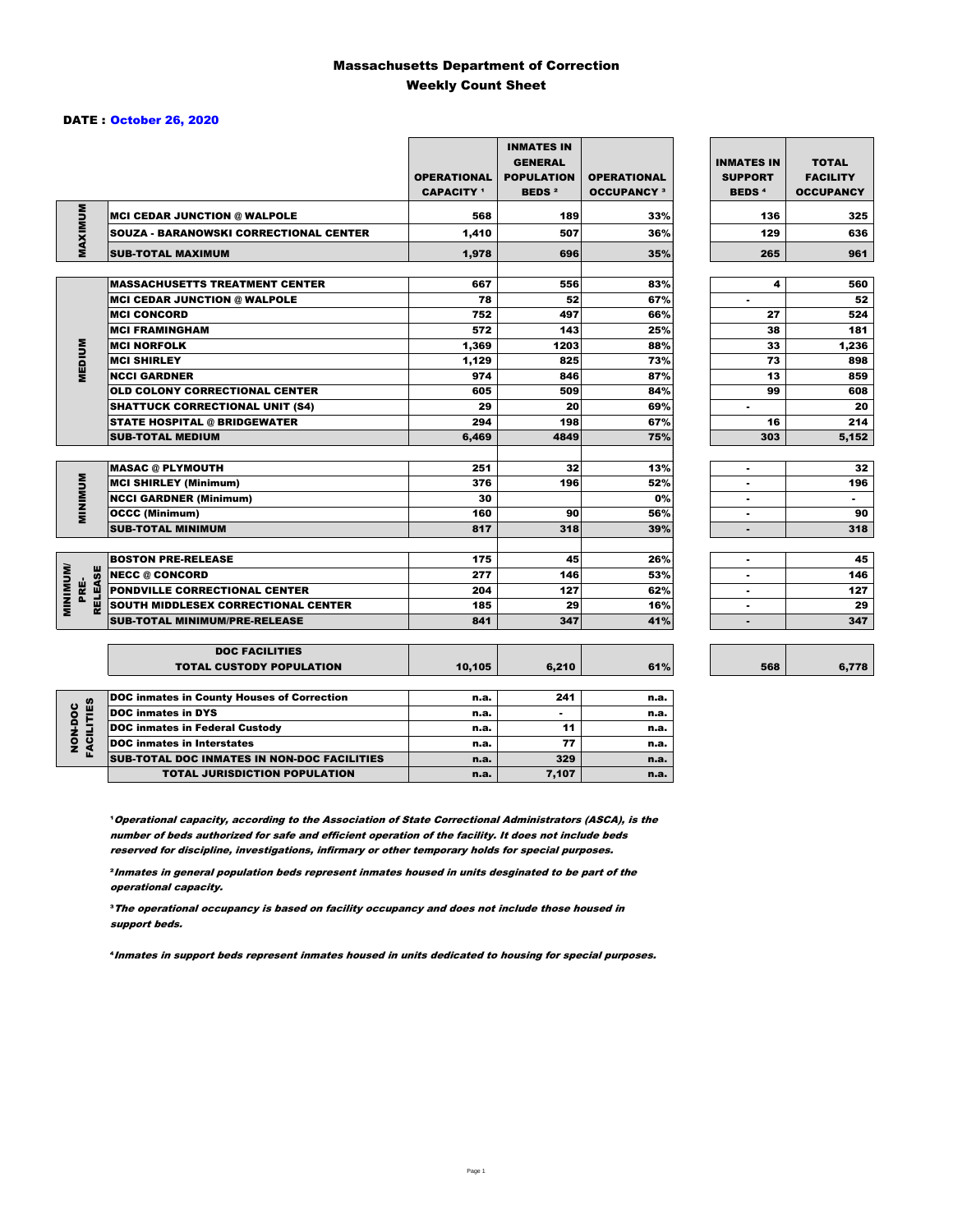### Massachusetts Department of Correction Weekly Count Sheet

| <b>CORRECTIONAL FACILITIES</b>      | <b>TREATMENT</b> | <b>FACILITY</b>  |
|-------------------------------------|------------------|------------------|
| <b>HOSPITAL MISSION</b>             | <b>BEDS</b>      | <b>OCCUPANCY</b> |
| <b>SHATTUCK CORRECTIONAL UNIT</b>   | 29               | 20               |
| <b>STATE HOSPITAL @ BRIDGEWATER</b> | 372              | 198              |
| <b>TOTAL</b>                        | 401              | 218              |

| <b>DOC INMATES IN COUNTY FACILITIES</b>                         | <b>FACILITY</b>  |
|-----------------------------------------------------------------|------------------|
|                                                                 | <b>OCCUPANCY</b> |
| <b>BARNSTABLE COUNTY</b>                                        |                  |
| <b>BERKSHIRE COUNTY</b>                                         | $\mathbf{z}$     |
| <b>BRISTOL COUNTY</b>                                           |                  |
| <b>DUKES COUNTY</b>                                             |                  |
| <b>ESSEX COUNTY</b>                                             | 1                |
| <b>FRANKLIN COUNTY</b>                                          | 10               |
| <b>HAMPDEN COUNTY*</b>                                          | 201              |
| <b>HAMPSHIRE COUNTY</b>                                         | 7                |
| <b>MIDDLESEX COUNTY</b>                                         |                  |
| <b>NORFOLK COUNTY</b>                                           | -                |
| <b>PLYMOUTH COUNTY</b>                                          | 20               |
| <b>SUFFOLK COUNTY</b>                                           |                  |
| <b>WORCESTER COUNTY</b>                                         |                  |
| <b>TOTAL</b>                                                    | 241              |
| *Note* Hampden County has 158 Section 35 inmates (Stoney Brook) |                  |
| <b>DOC INMATES IN OTHER FACILITIES</b>                          | <b>FACILITY</b>  |
|                                                                 | <b>OCCUPANCY</b> |
| <b>FEDERAL BUREAU OF PRISONS</b>                                | 11               |
| <b>DYS</b>                                                      |                  |
| <b>INTERSTATES</b>                                              | 77               |
| <b>TOTAL</b>                                                    | 88               |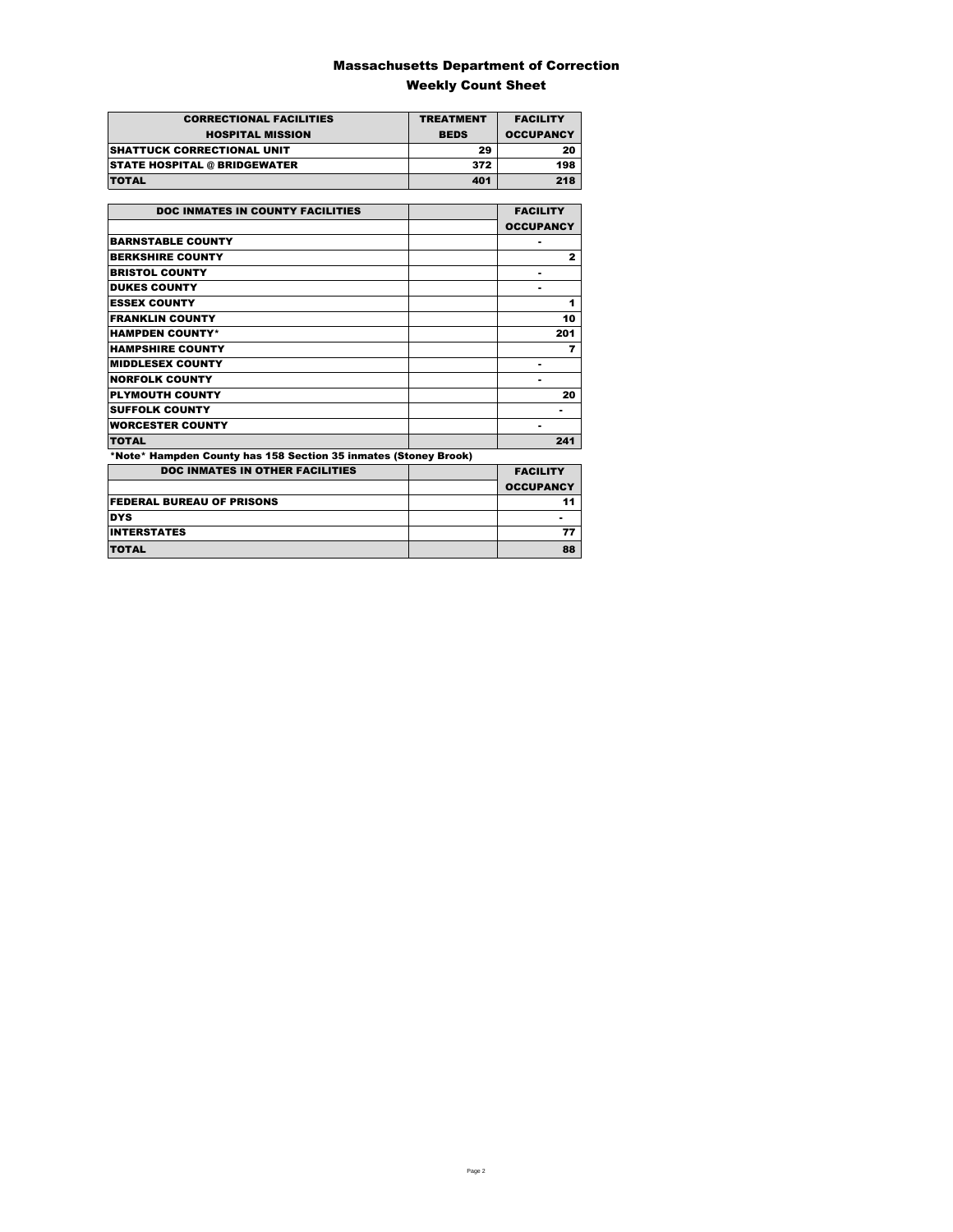#### **10/26/20**

| <b>COUNTY</b>                           | <b>SECURITY LEVEL</b>                 |                                  |                              |                             |                                  |                                |                                  |                                |                                     |                            | <b>TOTAL</b>                     |                             |
|-----------------------------------------|---------------------------------------|----------------------------------|------------------------------|-----------------------------|----------------------------------|--------------------------------|----------------------------------|--------------------------------|-------------------------------------|----------------------------|----------------------------------|-----------------------------|
| <b>BARNSTABLE</b>                       | <b>TYPE</b>                           | <b>MAXIMUM</b>                   |                              | <b>MEDIUM</b>               |                                  |                                | <b>MINIMUM</b>                   |                                | <b>PRE-RELEASE</b>                  |                            | <b>TOTAL</b>                     |                             |
|                                         |                                       | <b>MALE</b>                      | <b>FEMALE</b>                | <b>MALE</b>                 | <b>FEMALE</b>                    | <b>MALE</b>                    | <b>FEMALE</b>                    | <b>MALE</b>                    | <b>FEMALE</b>                       | <b>MALE</b>                | <b>FEMALE</b>                    | <b>FACILITY</b>             |
|                                         | <b>COUNTY</b>                         | $\mathbf 0$                      | $\mathbf{0}$                 | 63                          | 6                                | $\mathbf 0$                    | 0                                | $\mathbf{0}$                   | $\mathbf{0}$                        | 63                         | 6                                | 69                          |
| <b>HOUSE OF</b>                         | <b>STATE</b>                          | $\overline{0}$                   | $\mathbf 0$                  | 0<br>0                      | $\overline{0}$<br>0              | $\mathbf 0$<br>$\mathbf{0}$    | $\overline{0}$                   | $\mathbf{0}$                   | $\overline{0}$                      | $\mathbf 0$<br>$\mathbf 0$ | $\mathbf 0$<br>0                 | $\mathbf 0$<br>$\mathbf 0$  |
| <b>CORRECTION</b>                       | FEDERAL<br><b>TOTAL</b>               | $\mathbf 0$<br>$\mathbf 0$       | $\mathbf{0}$<br>$\mathbf{0}$ | 63                          | 6                                | $\overline{0}$                 | $\mathbf 0$<br>$\mathbf 0$       | $\mathbf 0$<br>$\mathbf{0}$    | $\overline{0}$<br>$\mathbf 0$       | 63                         | 6                                | 69                          |
|                                         | <b>COUNTY</b>                         | $\mathbf 0$                      | $\mathbf{0}$                 | 97                          | 8                                | $\overline{0}$                 | $\mathbf 0$                      | $\mathbf 0$                    | $\overline{0}$                      | 97                         | 8                                | 105                         |
| JAIL                                    | <b>OTHER COUNTY</b>                   | $\mathbf 0$                      | $\mathbf 0$                  | 0                           | 0                                | $\mathbf{0}$                   | $\overline{0}$                   | $\mathbf 0$                    | $\overline{0}$                      | $\mathbf 0$                | $\mathbf 0$                      | $\mathbf 0$                 |
|                                         | <b>FEDERAL</b>                        | $\overline{0}$                   | $\mathbf{0}$                 | 0                           | $\Omega$                         | $\Omega$                       | $\overline{0}$                   | $\Omega$                       | $\overline{0}$                      | $\mathbf 0$                | 0                                | $\mathbf 0$                 |
|                                         | <b>TOTAL</b>                          | $\overline{0}$                   | $\Omega$                     | 97                          | 8                                | $\Omega$                       | $\overline{0}$                   | $\Omega$                       | $\overline{0}$                      | 97                         | 8                                | 105                         |
|                                         | <b>FACILITY TOTAL</b>                 | 0                                | 0                            | 160                         | 14                               | $\mathbf{0}$                   | 0                                | 0                              | 0                                   | 160                        | 14                               | 174                         |
| <b>BERKSHIRE</b>                        | <b>TYPE</b>                           | <b>MAXIMUM</b>                   |                              |                             | <b>MEDIUM</b>                    |                                | <b>MINIMUM</b>                   |                                | <b>PRE-RELEASE</b>                  |                            | <b>TOTAL</b>                     |                             |
|                                         |                                       | <b>MALE</b>                      | <b>FEMALE</b>                | <b>MALE</b>                 | <b>FEMALE</b>                    | <b>MALE</b>                    | <b>FEMALE</b>                    | <b>MALE</b>                    | <b>FEMALE</b>                       | <b>MALE</b>                | <b>FEMALE</b>                    | <b>FACILITY</b>             |
|                                         | <b>COUNTY</b>                         | $\mathbf{0}$                     | $\mathbf 0$                  | 45                          | 0                                | $\mathbf{0}$                   | $\mathbf{0}$                     | $\mathbf{0}$                   | $\mathbf 0$                         | 45                         | 0                                | 45                          |
| <b>HOUSE OF</b>                         | <b>STATE</b>                          | 0                                | $\mathbf{0}$                 | 2                           | $\mathbf 0$                      | $\mathbf{0}$                   | $\mathbf 0$                      | $\mathbf{0}$                   | $\mathbf{0}$                        | $\overline{2}$             | 0                                | $\overline{c}$              |
| <b>CORRECTION</b>                       | <b>FEDERAL</b><br><b>TOTAL</b>        | $\mathbf 0$<br>$\overline{0}$    | $\mathbf 0$<br>$\mathbf{0}$  | 0<br>47                     | $\overline{0}$<br>$\overline{0}$ | $\mathbf{0}$<br>$\overline{0}$ | $\overline{0}$<br>$\overline{0}$ | $\mathbf{0}$<br>$\mathbf{0}$   | $\mathbf 0$<br>$\overline{0}$       | $\mathbf 0$<br>47          | 0<br>$\overline{0}$              | $\mathbf 0$<br>47           |
|                                         | <b>COUNTY</b>                         | $\overline{0}$                   | $\overline{0}$               | 91                          | $\mathbf 0$                      | $\overline{0}$                 | $\overline{0}$                   | $\overline{0}$                 | $\overline{0}$                      | 91                         | $\mathbf{0}$                     | 91                          |
| JAIL                                    | <b>OTHER COUNTY</b>                   | 0                                | $\mathbf{0}$                 | 0                           | $\overline{0}$                   | $\mathbf{0}$                   | $\overline{0}$                   | $\Omega$                       | $\mathbf{0}$                        | $\mathbf 0$                | $\mathbf{0}$                     | $\pmb{0}$                   |
|                                         | <b>FEDERAL</b>                        | $\mathbf 0$                      | $\mathbf{0}$                 | 0                           | $\overline{0}$                   | $\mathbf{0}$                   | $\overline{0}$                   | $\mathbf 0$                    | $\overline{0}$                      | $\mathbf 0$                | $\mathbf{0}$                     | $\mathbf 0$                 |
|                                         | <b>TOTAL</b>                          | $\mathbf 0$                      | $\mathbf{0}$                 | 91                          | $\overline{0}$                   | $\mathbf{0}$                   | $\mathbf 0$                      | $\mathbf{0}$                   | $\mathbf 0$                         | 91                         | $\overline{0}$                   | 91                          |
|                                         | <b>FACILITY TOTAL</b>                 | 0                                | $\mathbf{0}$                 | 138                         | 0                                | 0                              | $\bf{0}$                         | 0                              | 0                                   | 138                        | 0                                | 138                         |
| <b>BRISTOL</b>                          | <b>TYPE</b>                           | <b>MAXIMUM</b>                   |                              |                             | <b>MEDIUM</b>                    |                                | <b>MINIMUM</b>                   |                                | <b>PRE-RELEASE</b>                  |                            | <b>TOTAL</b>                     |                             |
| <b>Ash Street</b>                       |                                       | <b>MALE</b>                      | <b>FEMALE</b>                | <b>MALE</b>                 | <b>FEMALE</b>                    | <b>MALE</b>                    | <b>FEMALE</b>                    | <b>MALE</b>                    | <b>FEMALE</b>                       | <b>MALE</b>                | <b>FEMALE</b>                    | <b>FACILITY</b>             |
|                                         | <b>COUNTY</b>                         | 0                                | $\mathbf{0}$                 | 14                          | 0                                | $\mathbf 0$                    | 0                                | $\mathbf{0}$                   | $\mathbf{0}$                        | 14                         | 0                                | 14                          |
| <b>HOUSE OF</b>                         | <b>STATE</b>                          | $\mathbf{0}$                     | $\mathbf{0}$                 | 0                           | $\mathbf 0$                      | $\mathbf{0}$                   | $\mathbf{0}$                     | $\mathbf{0}$                   | $\mathbf{0}$                        | 0                          | 0                                | 0                           |
| <b>CORRECTION</b>                       | <b>FEDERAL</b>                        | $\mathbf{0}$                     | $\mathbf{0}$                 | 0                           | $\overline{0}$                   | $\mathbf{0}$                   | $\overline{0}$                   | $\mathbf{0}$                   | $\overline{0}$                      | $\mathbf 0$                | 0                                | $\mathbf 0$                 |
|                                         | <b>TOTAL</b>                          | $\overline{0}$<br>$\overline{0}$ | $\mathbf{0}$<br>$\Omega$     | 14<br>80                    | $\overline{0}$<br>$\overline{0}$ | $\mathbf 0$<br>$\mathbf 0$     | $\overline{0}$<br>$\overline{0}$ | $\mathbf{0}$<br>$\overline{0}$ | $\overline{0}$<br>$\overline{0}$    | 14<br>80                   | $\overline{0}$<br>$\overline{0}$ | 14                          |
| JAIL                                    | <b>COUNTY</b><br><b>OTHER COUNTY</b>  | $\mathbf 0$                      | $\mathbf 0$                  | 0                           | $\overline{0}$                   | $\mathbf{0}$                   | $\overline{0}$                   | $\mathbf 0$                    | $\overline{0}$                      | $\mathbf 0$                | $\mathbf{0}$                     | 80<br>$\mathbf 0$           |
|                                         | FEDERAL                               | $\overline{0}$                   | $\mathbf{0}$                 | 0                           | $\overline{0}$                   | $\Omega$                       | $\overline{0}$                   | $\Omega$                       |                                     | $\mathbf 0$                | 0                                | $\mathbf 0$                 |
|                                         | <b>TOTAL</b>                          | $\overline{0}$                   | $\mathbf{0}$                 | 80                          | $\overline{0}$                   | $\overline{0}$                 | $\overline{0}$                   | $\overline{0}$                 | $\overline{0}$                      | 80                         | $\overline{0}$                   | 80                          |
|                                         | <b>FACILITY TOTAL</b>                 | 0                                | 0                            | 94                          | 0                                | 0                              | 0                                | 0                              | 0                                   | 94                         | 0                                | 94                          |
|                                         |                                       |                                  |                              |                             |                                  |                                |                                  |                                |                                     |                            |                                  |                             |
| <b>BRISTOL</b><br><b>Dartmouth</b>      | <b>TYPE</b>                           | <b>MAXIMUM</b><br><b>MALE</b>    | <b>FEMALE</b>                | <b>MALE</b>                 | <b>MEDIUM</b><br><b>FEMALE</b>   | <b>MALE</b>                    | <b>MINIMUM</b><br><b>FEMALE</b>  | <b>MALE</b>                    | <b>PRE-RELEASE</b><br><b>FEMALE</b> | <b>MALE</b>                | <b>TOTAL</b><br><b>FEMALE</b>    | <b>FACILITY</b>             |
|                                         | <b>COUNTY</b>                         | $\mathbf 0$                      | $\mathbf 0$                  | 119                         |                                  | 0                              | 0                                | 0                              | 0                                   | 119                        | 1                                | 120                         |
| <b>HOUSE OF</b>                         | <b>STATE</b>                          | $\mathbf 0$                      | $\mathbf{0}$                 | 0                           | 0                                | $\Omega$                       | 0                                | $\Omega$                       | $\mathbf{0}$                        | 0                          | $\pmb{0}$                        | 0                           |
| <b>CORRECTION</b>                       | <b>FEDERAL</b>                        | $\mathbf 0$                      | $\mathbf{0}$                 | 1                           | 0                                | 0                              | 0                                | $\mathbf 0$                    | $\mathbf{0}$                        | $\mathbf{1}$               | 0                                | 1                           |
|                                         | <b>TOTAL</b>                          | $\mathbf 0$                      | $\mathbf{0}$                 | 120                         | $\overline{1}$                   | $\overline{0}$                 | $\mathbf 0$                      | $\mathbf{0}$                   | $\overline{0}$                      | 120                        | $\mathbf{1}$                     | 121                         |
| JAIL                                    | <b>COUNTY</b><br><b>OTHER COUNTY</b>  | $\mathbf 0$<br>$\overline{0}$    | $\mathbf{0}$<br>$\mathbf{0}$ | 383<br>29                   | 10<br>0                          | $\mathbf{0}$<br>$\mathbf{0}$   | $\mathbf 0$<br>$\overline{0}$    | $\mathbf{0}$<br>$\mathbf 0$    | $\mathbf 0$<br>$\overline{0}$       | 383<br>29                  | 10<br>0                          | 393<br>29                   |
|                                         | FEDERAL                               | $\mathbf 0$                      | $\mathbf{0}$                 | 2                           | 0                                | $\mathbf{0}$                   | 0                                | $\mathbf{0}$                   | $\mathbf 0$                         | 2                          | $\mathbf 0$                      | $\overline{2}$              |
|                                         | <b>TOTAL</b>                          | $\mathbf 0$                      | $\overline{0}$               | 414                         | 10                               | $\mathbf 0$                    | $\mathbf 0$                      | $\overline{0}$                 | $\mathbf 0$                         | 414                        | 10                               | 424                         |
|                                         | <b>FACILITY TOTAL</b>                 | $\mathbf{0}$                     | $\mathbf{0}$                 | 534                         | 11                               | $\mathbf{0}$                   | $\bf{0}$                         | 0                              | 0                                   | 534                        | 11                               | 545                         |
|                                         |                                       |                                  |                              |                             |                                  |                                |                                  |                                |                                     |                            |                                  |                             |
| <b>BRISTOL</b><br><b>Women's Center</b> | <b>TYPE</b>                           | <b>MAXIMUM</b><br><b>MALE</b>    | <b>FEMALE</b>                | <b>MALE</b>                 | <b>MEDIUM</b><br><b>FEMALE</b>   | <b>MALE</b>                    | <b>MINIMUM</b><br><b>FEMALE</b>  | <b>MALE</b>                    | <b>PRE-RELEASE</b><br><b>FEMALE</b> | <b>MALE</b>                | <b>TOTAL</b><br><b>FEMALE</b>    | <b>FACILITY</b>             |
|                                         | <b>COUNTY</b>                         | 0                                | 0                            | 0                           | 5                                | $\mathbf 0$                    | 3                                | 0                              | $\mathbf 0$                         | 0                          | 8                                | 8                           |
| <b>SENTENCED</b>                        | <b>STATE</b>                          | $\overline{0}$                   | $\Omega$                     | $\overline{0}$              | 0                                | $\overline{0}$                 | $\mathbf 0$                      | $\mathbf{0}$                   | $\mathbf 0$                         | $\mathbf{0}$               | $\overline{0}$                   | 0                           |
|                                         | <b>FEDERAL</b>                        | 0                                | $\mathbf 0$                  | 0                           | $\mathbf 0$                      | $\mathbf{0}$                   | $\mathbf 0$                      | $\mathbf 0$                    | $\mathbf 0$                         | $\pmb{0}$                  | 0                                | $\pmb{0}$                   |
|                                         | <b>TOTAL</b>                          | $\mathbf 0$                      | $\mathbf{0}$                 | $\overline{0}$              | 5                                | $\mathbf{0}$                   | 3                                | $\mathbf{0}$                   | $\overline{0}$                      | $\bf 0$                    | $\bf 8$                          | $\bf 8$                     |
|                                         | <b>COUNTY</b>                         | $\mathbf 0$                      | $\mathbf 0$                  | $\overline{0}$              | 25                               | $\Omega$                       | $\overline{0}$                   | $\mathbf 0$                    | $\mathbf 0$                         | $\pmb{0}$                  | 25                               | 25                          |
| <b>UNSENTENCED</b>                      | INS<br><b>FEDERAL</b>                 | 0<br>$\overline{0}$              | $\mathbf 0$<br>$\Omega$      | $\pmb{0}$<br>$\overline{0}$ | $\mathbf 0$<br>$\overline{0}$    | $\mathbf 0$<br>$\mathbf{0}$    | 0<br>$\mathbf 0$                 | $\mathbf{0}$<br>$\mathbf{0}$   | $\mathbf{0}$<br>$\mathbf 0$         | $\pmb{0}$<br>$\pmb{0}$     | 0<br>$\pmb{0}$                   | $\pmb{0}$<br>$\mathbf 0$    |
|                                         | <b>TOTAL</b>                          | $\overline{0}$                   | $\mathbf{0}$                 | $\mathbf 0$                 | 25                               | $\overline{0}$                 | $\overline{0}$                   | $\overline{0}$                 | $\overline{0}$                      | $\bf 0$                    | 25                               | 25                          |
|                                         | <b>FACILITY TOTAL</b>                 | $\mathbf{0}$                     | $\mathbf{0}$                 | 0                           | 30                               | $\mathbf{0}$                   | 3                                | $\mathbf 0$                    | 0                                   | 0                          | 33                               | 33                          |
|                                         |                                       |                                  |                              |                             |                                  |                                |                                  |                                |                                     |                            |                                  |                             |
| <b>DUKES</b>                            | <b>TYPE</b>                           | <b>MAXIMUM</b><br><b>MALE</b>    | <b>FEMALE</b>                | <b>MALE</b>                 | <b>MEDIUM</b><br><b>FEMALE</b>   | <b>MALE</b>                    | <b>MINIMUM</b><br><b>FEMALE</b>  | <b>MALE</b>                    | <b>PRE-RELEASE</b><br><b>FEMALE</b> |                            | <b>TOTAL</b>                     | <b>MALE FEMALE FACILITY</b> |
|                                         | <b>COUNTY</b>                         | 1                                | $\mathbf{0}$                 | 1                           | $\mathbf 0$                      | $\mathbf{1}$                   | $\mathbf 0$                      | $\mathbf 0$                    | $\mathbf 0$                         | 3                          | $\mathbf{0}$                     | 3                           |
| <b>HOUSE OF</b>                         | <b>STATE</b>                          | 0                                | $\mathbf{0}$                 | 0                           | $\mathbf 0$                      | $\overline{0}$                 | 0                                | 0                              | $\mathbf 0$                         | 0                          | 0                                | $\mathbf 0$                 |
| <b>CORRECTION</b>                       | <b>FEDERAL</b>                        | 0                                | $\mathbf{0}$                 | 0                           | $\mathbf 0$                      | $\overline{0}$                 | $\overline{0}$                   | $\mathbf 0$                    | $\overline{0}$                      | 0                          | 0                                | $\pmb{0}$                   |
|                                         | <b>TOTAL</b>                          | $\mathbf{1}$                     | $\mathbf 0$                  | $\mathbf{1}$                | $\mathbf 0$                      | 1                              | $\mathbf 0$                      | $\mathbf 0$                    | $\overline{0}$                      | 3                          | $\mathbf 0$                      | $\ensuremath{\mathsf{3}}$   |
|                                         | <b>COUNTY</b>                         | 0<br>$\overline{0}$              | $\mathbf 0$<br>$\mathbf{0}$  | $\pmb{0}$<br>$\mathbf 0$    | $\mathbf 0$<br>$\overline{0}$    | $\mathbf 0$<br>$\mathbf{0}$    | $\mathbf 0$<br>$\mathbf 0$       | $\mathbf 0$<br>$\mathbf{0}$    | $\mathbf 0$<br>$\overline{0}$       | 0<br>$\mathbf 0$           | $\pmb{0}$<br>$\mathbf{0}$        | $\pmb{0}$<br>$\pmb{0}$      |
| JAIL                                    | <b>OTHER COUNTY</b><br><b>FEDERAL</b> | 0                                | $\mathbf 0$                  | 0                           | 0                                | $\mathbf 0$                    | 0                                | $\mathbf 0$                    | $\mathbf 0$                         | 0                          | $\pmb{0}$                        | $\pmb{0}$                   |
|                                         | <b>TOTAL</b>                          | $\mathbf 0$                      | $\mathbf{0}$                 | $\pmb{0}$                   | $\mathbf 0$                      | $\mathbf 0$                    | $\mathbf 0$                      | $\mathbf{0}$                   |                                     | $\pmb{0}$                  | $\mathbf 0$                      | $\pmb{0}$                   |
|                                         | <b>FACILITY TOTAL</b>                 | 1                                | $\mathbf 0$                  | 1                           | $\mathbf 0$                      | 1                              | $\mathbf 0$                      | $\mathbf{0}$                   |                                     | 3                          | 0                                | 3                           |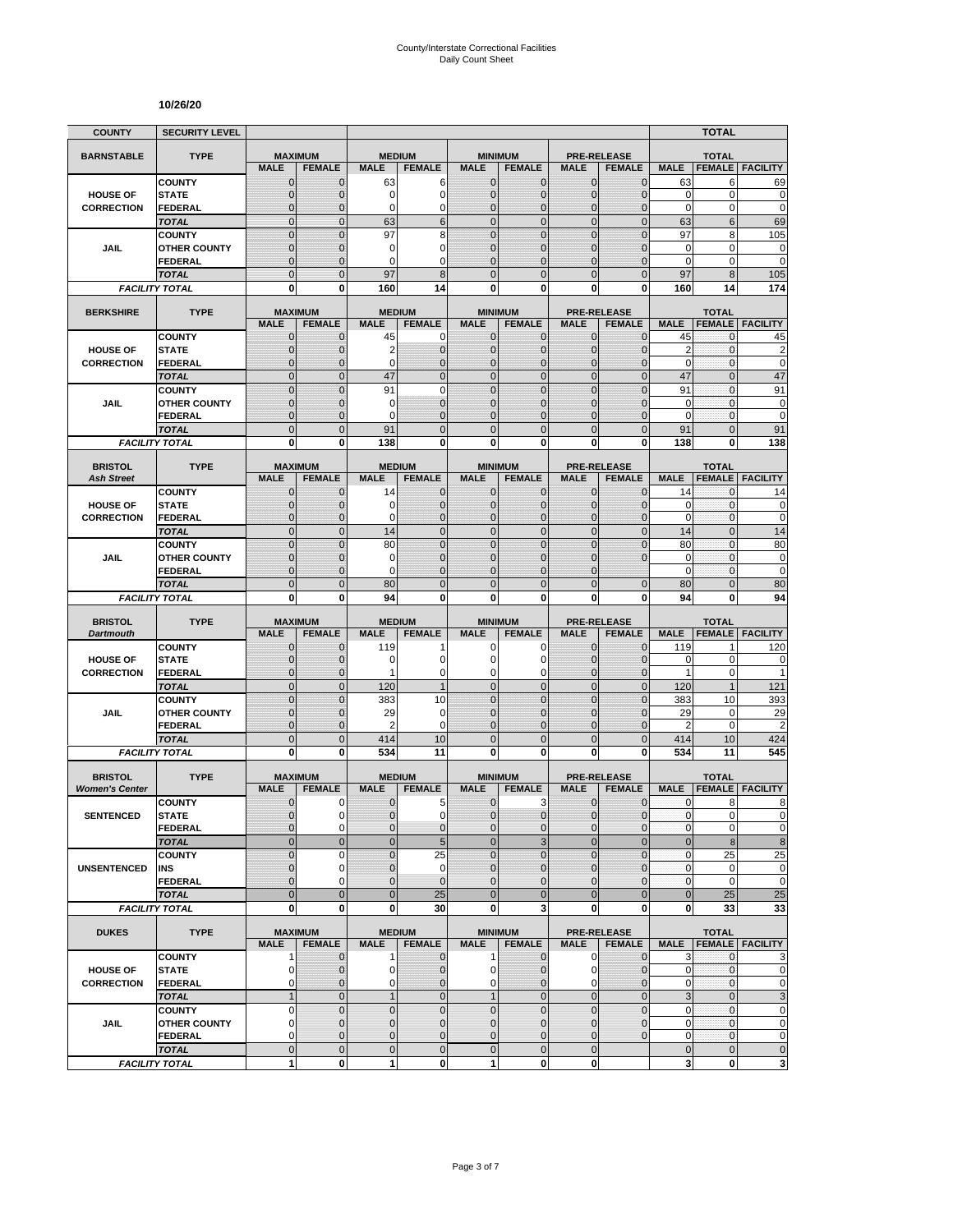# County/Interstate Correctional Facilities Daily Count Sheet

| <b>ESSEX</b>          | <b>TYPE</b>                        |                             | <b>MAXIMUM</b>                  | <b>MEDIUM</b>                |                  | <b>MINIMUM</b>               |                          |                              | <b>PRE-RELEASE</b>                  |                               | <b>TOTAL</b>                  |                          |
|-----------------------|------------------------------------|-----------------------------|---------------------------------|------------------------------|------------------|------------------------------|--------------------------|------------------------------|-------------------------------------|-------------------------------|-------------------------------|--------------------------|
| <b>Middleton</b>      |                                    | <b>MALE</b>                 | <b>FEMALE</b>                   | <b>MALE</b>                  | <b>FEMALE</b>    | <b>MALE</b>                  | <b>FEMALE</b>            | MALE                         | <b>FEMALE</b>                       | <b>MALE</b>                   | <b>FEMALE</b>                 | <b>FACILITY</b>          |
|                       | <b>COUNTY</b>                      | 0                           | 0                               | 205                          | 0                | $\mathbf 0$                  | $\mathbf{0}$             | 0                            | $\Omega$                            | 205                           | 0                             | 205                      |
| <b>HOUSE OF</b>       | <b>STATE</b>                       | 0                           | $\mathbf 0$                     | $\Omega$                     | 0                | $\mathbf{0}$                 | $\Omega$                 | $\mathbf 0$                  | $\Omega$                            | $\Omega$                      | $\Omega$                      | 0                        |
| <b>CORRECTION</b>     | <b>FEDERAL</b>                     | 0                           | $\mathbf 0$                     | 0                            | 0                | $\mathbf{0}$                 | $\mathbf 0$              | $\mathbf{0}$                 | $\mathbf 0$                         | $\mathbf 0$                   | $\mathbf{0}$                  | $\mathbf 0$              |
|                       | <b>TOTAL</b>                       | $\overline{0}$              | $\overline{0}$                  | 205                          | $\mathbf 0$      | $\mathbf 0$                  | $\overline{0}$           | $\mathbf 0$                  | $\overline{0}$                      | 205                           | $\mathbf{0}$                  | 205                      |
|                       | <b>COUNTY</b>                      | $\mathbf 0$                 | $\overline{0}$                  | 717                          | 1                | $\mathbf{0}$                 | $\Omega$                 | $\mathbf 0$                  | $\Omega$                            | 717                           | 1                             | 718                      |
| JAIL                  | <b>OTHER COUNTY</b>                | $\mathbf 0$<br>$\mathbf{0}$ | $\overline{0}$                  | 0<br>$\Omega$                | 0<br>$\Omega$    | $\mathbf{0}$<br>$\mathbf{0}$ | $\mathbf{0}$<br>$\Omega$ | $\mathbf 0$<br>$\mathbf{0}$  | $\mathcal{C}$<br>$\mathbf 0$        | 0<br>$\Omega$                 | $\mathbf 0$<br>$\mathbf 0$    | 0<br>$\mathbf 0$         |
|                       | <b>FEDERAL</b><br><b>TOTAL</b>     | $\overline{0}$              | $\mathbf 0$                     | 717                          |                  | $\Omega$                     | $\Omega$                 | $\overline{0}$               | $\Omega$                            | 717                           |                               | 718                      |
|                       | <b>FACILITY TOTAL</b>              | 0                           | 0                               | 922                          |                  | $\bf{0}$                     | 0                        | 0                            | 0                                   | 922                           |                               | 923                      |
|                       |                                    |                             |                                 |                              |                  |                              |                          |                              |                                     |                               |                               |                          |
| <b>ESSEX</b>          | <b>TYPE</b>                        |                             | <b>MAXIMUM</b>                  |                              | <b>MEDIUM</b>    |                              | <b>MINIMUM</b>           |                              | <b>PRE-RELEASE</b>                  |                               | <b>TOTAL</b>                  |                          |
| W.I.T.                |                                    | <b>MALE</b>                 | <b>FEMALE</b>                   | <b>MALE</b>                  | <b>FEMALE</b>    | <b>MALE</b>                  | <b>FEMALE</b>            | <b>MALE</b>                  | <b>FEMALE</b>                       | <b>MALE</b>                   | <b>FEMALE</b>                 | <b>FACILITY</b>          |
|                       | <b>COUNTY</b>                      | $\mathbf{0}$                | 0                               | $\mathbf 0$                  | 0                | $\mathbf 0$                  | $\mathbf{0}$             | 0                            | 13                                  | 0                             | 13                            | 13                       |
| <b>SENTENCED</b>      | <b>STATE</b><br><b>FEDERAL</b>     | 0<br>$\overline{0}$         | $\mathbf 0$<br>$\mathbf 0$      | $\mathbf{0}$<br>$\mathbf{0}$ | $\mathbf 0$<br>0 | $\mathbf{0}$<br>$\mathbf{0}$ | $\mathbf{0}$<br>0        | 0<br>$\mathbf 0$             | $\Omega$<br>$\Omega$                | $\mathbf 0$<br>$\mathbf{0}$   | $\mathbf 0$<br>$\Omega$       | 0<br>$\mathbf 0$         |
|                       | <b>TOTAL</b>                       | $\overline{0}$              | $\overline{0}$                  | $\mathbf 0$                  | $\overline{0}$   | $\mathbf{0}$                 | $\overline{0}$           | $\overline{0}$               | 13                                  | $\mathbf{0}$                  | 13                            | 13                       |
|                       | <b>FACILITY TOTAL</b>              | 0                           | 0                               | $\bf{0}$                     | O                | $\bf{0}$                     | 0                        | 0                            | 13                                  | $\bf{0}$                      | 13                            | 13                       |
|                       |                                    |                             |                                 |                              |                  |                              |                          |                              |                                     |                               |                               |                          |
| <b>ESSEX</b>          | <b>TYPE</b>                        |                             | <b>MAXIMUM</b>                  |                              | <b>MEDIUM</b>    |                              | <b>MINIMUM</b>           |                              | <b>PRE-RELEASE</b>                  |                               | <b>TOTAL</b>                  |                          |
| LCAC                  |                                    | <b>MALE</b>                 | <b>FEMALE</b>                   | <b>MALE</b>                  | <b>FEMALE</b>    | <b>MALE</b>                  | <b>FEMALE</b>            | <b>MALE</b>                  | <b>FEMALE</b>                       | <b>MALE</b>                   |                               | <b>FEMALE</b>   FACILITY |
|                       | <b>COUNTY</b>                      | 0                           | 0                               | $\mathbf{0}$                 | 0                | 0                            | $\mathbf{0}$             | 69                           | $\Omega$                            | 69                            | $\Omega$                      | 69                       |
| <b>HOUSE OF</b>       | <b>STATE</b>                       | 0                           | $\overline{0}$                  | $\mathbf 0$                  | 0                | $\mathbf 0$                  | $\Omega$                 | 1                            | $\sqrt{ }$                          | 1                             | $\mathbf{0}$                  |                          |
| <b>CORRECTION</b>     | FEDERAL                            | 0                           | 0                               | $\mathbf{0}$                 | 0                | 0                            | $\Omega$                 | 0                            | $\mathbf 0$                         | $\mathbf 0$                   | $\mathbf 0$                   | $\mathbf 0$              |
|                       | <b>TOTAL</b>                       | $\Omega$                    | $\overline{0}$                  | $\mathbf 0$                  | $\overline{0}$   | $\mathbf{0}$                 | $\Omega$                 | 70                           | $\Omega$                            | 70                            | $\Omega$                      | 70                       |
|                       | <b>FACILITY TOTAL</b>              | 0                           | 0                               | 0                            | 0                | $\bf{0}$                     | 0                        | 70                           | $\bf{0}$                            | 70                            | 0                             | 70                       |
|                       |                                    |                             |                                 |                              |                  |                              |                          |                              |                                     |                               |                               |                          |
| <b>FRANKLIN</b>       | <b>TYPE</b>                        |                             | <b>MAXIMUM</b>                  |                              | <b>MEDIUM</b>    |                              | <b>MINIMUM</b>           |                              | <b>PRE-RELEASE</b><br><b>FEMALE</b> |                               | <b>TOTAL</b>                  |                          |
|                       |                                    | <b>MALE</b>                 | <b>FEMALE</b>                   | <b>MALE</b>                  | <b>FEMALE</b>    | <b>MALE</b>                  | <b>FEMALE</b>            | <b>MALE</b>                  | $\Omega$                            | <b>MALE</b>                   | <b>FEMALE</b>                 | <b>FACILITY</b>          |
| <b>HOUSE OF</b>       | <b>COUNTY</b><br><b>OTHER - VT</b> | $\mathbf{0}$<br>0           | 0<br>$\overline{0}$             | 40<br>0                      | 2<br>0           | $\mathbf{0}$<br>$\mathbf{0}$ | 0                        | 0<br>$\mathbf 0$             | $\Omega$                            | 40<br>$\mathbf 0$             | $\overline{2}$<br>$\mathbf 0$ | 42<br>$\mathbf 0$        |
| <b>CORRECTION</b>     | <b>STATE</b>                       | $\Omega$                    | $\mathbf 0$                     |                              | 0                | $\overline{2}$               |                          | 2                            |                                     | 8                             | $\overline{2}$                | 10                       |
|                       | FEDERAL                            | $\mathbf{0}$                | $\overline{0}$                  | $\mathbf 0$                  | 0                | $\mathbf{0}$                 | $\mathbf{0}$             | $\mathbf 0$                  | $\overline{0}$                      | $\mathbf 0$                   | $\mathbf 0$                   | $\mathbf 0$              |
|                       | <b>TOTAL</b>                       | $\overline{0}$              | $\mathbf{0}$                    | 44                           | $\overline{2}$   | $\overline{2}$               | $\mathbf{1}$             | $\overline{2}$               | $\overline{1}$                      | 48                            | $\overline{4}$                | 52                       |
|                       | <b>COUNTY</b>                      | $\Omega$                    | $\overline{0}$                  | 50                           | 8                | $\Omega$                     | $\Omega$                 | $\mathbf 0$                  | $\Omega$                            | 50                            | 8                             | 58                       |
| JAIL                  | <b>OTHER COUNTY</b>                | 0                           | $\mathbf 0$                     | 22                           | 0                | $\Omega$                     | $\Omega$                 | $\mathbf 0$                  | $\sqrt{ }$                          | 22                            | $\mathbf 0$                   | 22                       |
|                       | <b>FEDERAL</b>                     | 0                           | 0                               | 3                            | 0                | $\mathbf{0}$                 | $\Omega$                 | 0                            | $\mathbf 0$                         | 3                             | $\mathbf 0$                   | 3                        |
|                       | <b>TOTAL</b>                       | $\mathbf{0}$                | $\overline{0}$                  | 75                           | 8                | $\mathbf{0}$                 | $\Omega$                 | $\overline{0}$               | $\Omega$                            | 75                            | 8                             | 83                       |
|                       | <b>FACILITY TOTAL</b>              | 0                           | 0                               | 119                          | 10               | $\overline{2}$               | 1                        | $\overline{2}$               | 1                                   | 123                           | 12                            | 135                      |
|                       |                                    |                             |                                 |                              |                  |                              |                          |                              |                                     |                               |                               |                          |
| <b>HAMPDEN</b>        | <b>TYPE</b>                        |                             | <b>MAXIMUM</b><br><b>FEMALE</b> | <b>MEDIUM</b>                | <b>FEMALE</b>    | <b>MINIMUM</b>               |                          |                              | <b>PRE-RELEASE</b>                  | <b>MALE</b>                   | <b>TOTAL</b>                  |                          |
| <b>HOC/JAIL</b>       | <b>COUNTY</b>                      | <b>MALE</b><br>0            | $\mathbf 0$                     | <b>MALE</b><br>100           | 0                | <b>MALE</b><br>29            | <b>FEMALE</b><br>0       | <b>MALE</b><br>0             | <b>FEMALE</b><br>$\mathbf 0$        | 129                           | <b>FEMALE</b><br>$\mathbf{0}$ | <b>FACILITY</b><br>129   |
| <b>HOUSE OF</b>       | <b>STATE</b>                       | 0                           | $\overline{0}$                  | 23                           | 0                | 14                           | $\Omega$                 | 1                            | $\Omega$                            | 38                            | $\Omega$                      | 38                       |
| <b>CORRECTION</b>     | <b>STATE - ELMO</b>                |                             |                                 |                              |                  |                              |                          | 0                            | 0                                   | $\mathbf 0$                   | $\mathbf{0}$                  | $\mathbf 0$              |
|                       | <b>FEDERAL</b>                     | $\mathbf{0}$                | $\mathbf 0$                     | $\Omega$                     | 0                | 0                            | $\mathbf{0}$             | $\mathbf 0$                  | 0                                   | $\Omega$                      | $\Omega$                      | 0                        |
|                       | <b>TOTAL</b>                       | $\overline{0}$              | $\overline{0}$                  | 123                          | $\overline{0}$   | 43                           | $\mathbf{0}$             | $\overline{1}$               | $\Omega$                            | 167                           | $\Omega$                      | 167                      |
|                       | <b>COUNTY</b>                      | $\overline{0}$              | $\overline{0}$                  | 472                          | 0                | $\mathbf 0$                  | $\overline{0}$           | $\overline{0}$               | $\overline{0}$                      | 472                           | $\mathbf{0}$                  | 472                      |
| <b>JAIL</b>           | <b>OTHER COUNTY</b>                | 0                           | $\mathbf 0$                     | 0                            | 0                | $\mathbf{0}$                 | $\Omega$                 | $\mathbf 0$                  | $\sqrt{ }$                          | $\mathbf 0$                   | $\mathbf 0$                   | 0                        |
|                       | <b>FEDERAL</b>                     | $\Omega$                    | $\mathbf 0$                     | 13                           | $\Omega$         | $\mathbf 1$                  | $\Omega$                 | $\mathbf 0$                  | $\Omega$                            | 14                            | $\Omega$                      | 14                       |
|                       | <b>TOTAL</b>                       | $\overline{0}$              | $\overline{0}$                  | 485                          | $\Omega$         | $\mathbf{1}$                 | $\overline{0}$           | $\overline{0}$               | $\Omega$                            | 486                           | $\Omega$                      | 486                      |
|                       | <b>FACILITY TOTAL</b>              | $\mathbf{0}$                | $\boldsymbol{0}$                | 608                          | o                | 44                           | 0                        | 1                            | 0                                   | 653                           | $\mathbf{0}$                  | 653                      |
| <b>HAMPDEN</b>        | <b>TYPE</b>                        |                             | <b>MAXIMUM</b>                  |                              | <b>MEDIUM</b>    |                              | <b>MINIMUM</b>           |                              | <b>PRE-RELEASE</b>                  |                               | <b>TOTAL</b>                  |                          |
| <b>WMCAC</b>          |                                    | <b>MALE</b>                 | <b>FEMALE</b>                   | <b>MALE</b>                  | <b>FEMALE</b>    | <b>MALE</b>                  | <b>FEMALE</b>            | <b>MALE</b>                  | <b>FEMALE</b>                       | <b>MALE</b>                   |                               | <b>FEMALE   FACILITY</b> |
|                       | <b>COUNTY</b>                      | $\mathbf 0$                 | $\mathbf{0}$                    | $\mathbf 0$                  | 0                | 42                           | 0                        | $\mathbf 0$                  | $\mathbf 0$                         | 42                            | 0                             | 42                       |
| <b>HOUSE OF</b>       | <b>STATE</b>                       | $\mathbf{0}$                | $\mathbf{0}$                    | $\overline{0}$               | 0                | $\mathbf 0$                  | 0                        | $\mathbf{0}$                 | 0                                   | $\mathbf 0$                   | $\mathbf 0$                   | 0                        |
| <b>CORRECTION</b>     | <b>FEDERAL</b>                     | $\mathbf{0}$                | 0                               | $\overline{0}$               | 0                | 0                            | $\Omega$                 | 0                            | 0                                   | $\mathbf 0$                   | $\mathbf 0$                   | $\pmb{0}$                |
|                       | <b>TOTAL</b>                       | $\mathbf{0}$                | $\overline{0}$                  | $\overline{0}$               | $\overline{0}$   | 42                           | $\mathbf{0}$             | $\mathbf 0$                  | $\mathbf 0$                         | 42                            | $\mathbf{0}$                  | 42                       |
|                       | <b>FACILITY TOTAL</b>              | $\bf{0}$                    | 0                               | $\mathbf{0}$                 | 0                | 42                           | 0                        | 0                            | $\bf{0}$                            | 42                            | 0                             | 42                       |
|                       |                                    |                             |                                 |                              |                  |                              |                          |                              |                                     |                               |                               |                          |
| <b>HAMPDEN</b>        | <b>TYPE</b>                        |                             | <b>MAXIMUM</b>                  |                              | <b>MEDIUM</b>    |                              | <b>MINIMUM</b>           |                              | <b>PRE-RELEASE</b>                  |                               | <b>TOTAL</b>                  |                          |
| <b>Women's Center</b> |                                    | <b>MALE</b>                 | <b>FEMALE</b>                   | <b>MALE</b>                  | <b>FEMALE</b>    | <b>MALE</b>                  | <b>FEMALE</b>            | <b>MALE</b>                  | <b>FEMALE</b>                       | <b>MALE</b>                   |                               | <b>FEMALE FACILITY</b>   |
|                       | <b>COUNTY</b>                      | 0                           | 0                               | $\mathbf 0$                  | 21               | $\mathbf 0$                  | 6                        | 0                            | 0                                   | 0                             | 27                            | 27                       |
| <b>HOUSE OF</b>       | <b>STATE</b>                       | $\mathbf{0}$                | $\mathbf 0$                     | $\mathbf{0}$                 | 3                | $\mathbf{0}$                 |                          | $\mathbf 0$                  | 0                                   | $\mathbf 0$<br>$\overline{0}$ | $\overline{4}$                | 4<br>$\mathbf 0$         |
| <b>CORRECTION</b>     | <b>FEDERAL</b><br><b>TOTAL</b>     | 0<br>0                      | 0<br>$\mathbf 0$                | 0<br>$\overline{0}$          | 0<br>24          | $\mathbf{0}$<br>$\mathbf{0}$ | 0<br>$\overline{7}$      | $\mathbf{0}$<br>$\mathbf{0}$ | 0<br>$\overline{0}$                 | $\mathbf{0}$                  | $\mathbf 0$<br>31             | 31                       |
|                       | <b>COUNTY</b>                      | $\overline{0}$              | $\mathbf 0$                     | $\mathbf{0}$                 | 58               | $\mathbf{0}$                 | $\mathbf 0$              | $\overline{0}$               | $\mathbf 0$                         | $\mathbf{0}$                  | 58                            | 58                       |
| JAIL                  | <b>OTHER COUNTY</b>                | 0                           | $\mathbf 0$                     | $\mathbf 0$                  | 0                | $\mathbf 0$                  | $\mathbf{0}$             | $\mathbf{0}$                 | 0                                   | $\mathbf 0$                   | $\mathbf 0$                   | 0                        |
|                       | <b>FEDERAL</b>                     | $\mathbf 0$                 | $\mathbf 0$                     | $\mathbf 0$                  | 0                | $\mathbf 0$                  | $\mathbf{0}$             | $\mathbf 0$                  | $\overline{0}$                      | $\mathbf 0$                   | $\mathbf 0$                   | $\mathbf 0$              |
|                       | <b>TOTAL</b>                       | $\mathbf 0$                 | $\mathbf 0$                     | $\overline{0}$               | 58               | $\overline{0}$               | $\mathbf 0$              | $\mathbf{0}$                 | $\mathbf 0$                         | $\mathbf{0}$                  | 58                            | 58                       |
|                       | <b>FACILITY TOTAL</b>              | $\pmb{0}$                   | $\mathbf 0$                     | $\mathbf{O}$                 | 82               | $\mathbf{0}$                 | $\overline{7}$           | $\mathbf 0$                  | $\mathbf{0}$                        | $\overline{0}$                | 89                            | 89                       |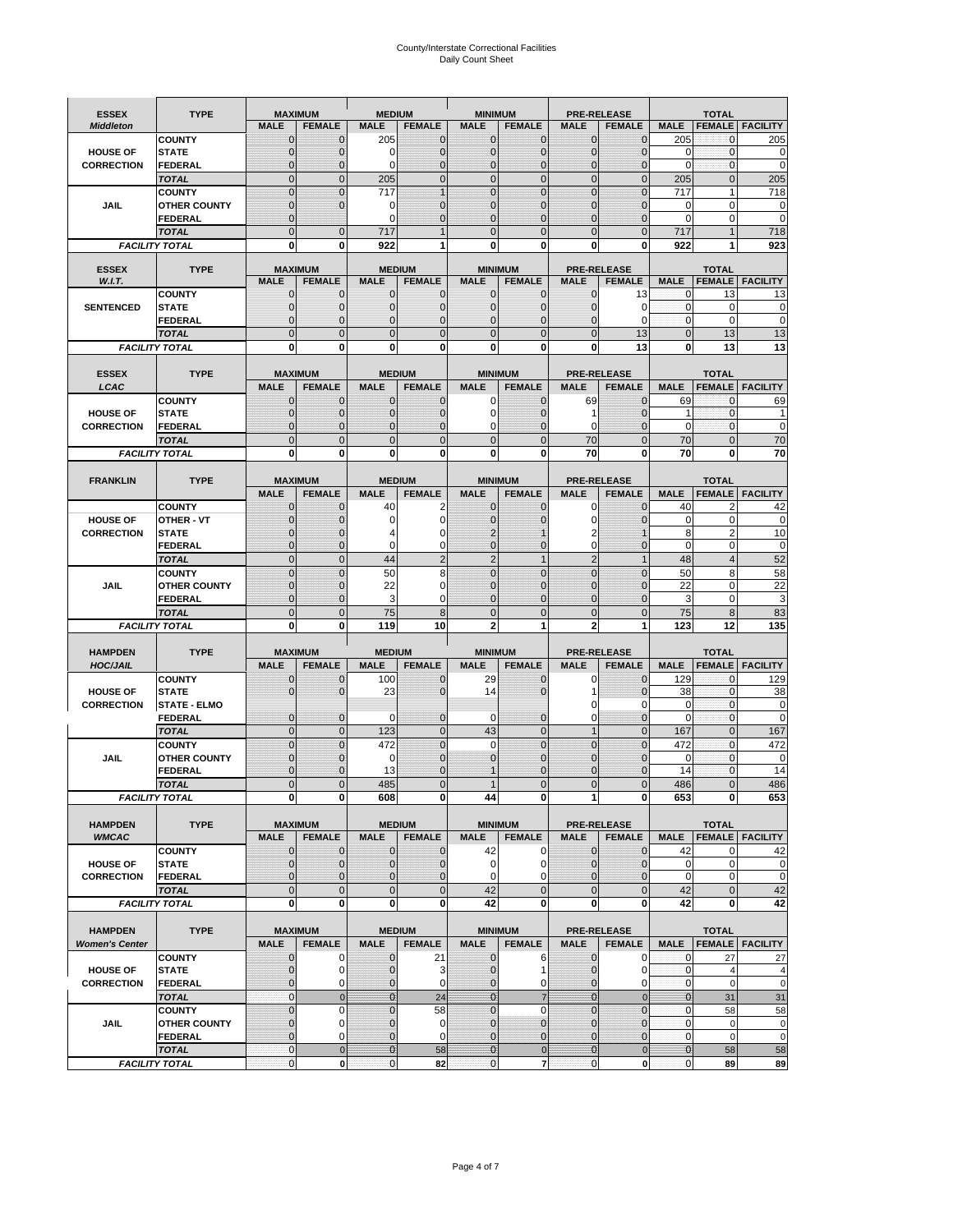| <b>HAMPSHIRE</b>                 | <b>TYPE</b>                           | <b>MAXIMUM</b>                |                                  |                | <b>MEDIUM</b>                  | <b>MINIMUM</b>                |                                |                             | <b>PRE-RELEASE</b>                  |                | <b>TOTAL</b>                  |                        |
|----------------------------------|---------------------------------------|-------------------------------|----------------------------------|----------------|--------------------------------|-------------------------------|--------------------------------|-----------------------------|-------------------------------------|----------------|-------------------------------|------------------------|
|                                  |                                       | <b>MALE</b>                   | <b>FEMALE</b>                    | <b>MALE</b>    | <b>FEMALE</b>                  | <b>MALE</b>                   | <b>FEMALE</b>                  | <b>MALE</b>                 | <b>FEMALE</b>                       | <b>MALE</b>    | <b>FEMALE</b>                 | <b>FACILITY</b>        |
|                                  | <b>COUNTY</b>                         | $\mathbf 0$                   | $\overline{0}$                   | 25             | $\mathbf 0$                    | 5                             | $\mathbf{0}$                   | $\overline{2}$              | $\overline{0}$                      | 32             | 0                             | 32                     |
| <b>HOUSE OF</b>                  | <b>STATE</b>                          | ∩                             | 0                                | $\overline{2}$ | $\mathbf{0}$                   | 0                             | $\mathbf 0$                    | 5                           | 0                                   | 7              | $\mathbf 0$                   | 7                      |
| <b>CORRECTION</b>                | <b>FEDERAL</b>                        | $\mathbf{0}$                  | 0                                | $\mathbf 0$    | $\mathbf{0}$                   | 0                             | $\mathbf{0}$                   | $\mathbf{0}$                | $\overline{0}$                      | $\mathbf 0$    | $\mathbf 0$                   | $\mathbf 0$            |
|                                  | <b>TOTAL</b>                          | $\overline{0}$                | $\mathbf 0$                      | 27             | $\overline{0}$                 | 5                             | $\overline{0}$                 | $\overline{7}$              |                                     | 39             | $\mathbf 0$                   | 39                     |
|                                  | <b>COUNTY</b>                         | $\Omega$                      | $\mathbf 0$                      | 71             | $\mathbf{0}$                   | $\overline{0}$                | $\mathbf 0$                    | $\mathbf{0}$                | $\mathbf 0$                         | 71             | $\mathbf 0$                   | 71                     |
| JAIL                             | <b>OTHER COUNTY</b>                   | 0                             | $\overline{0}$                   | $\overline{0}$ | $\mathbf{0}$                   | $\overline{0}$                | $\mathbf{0}$                   | 0                           | $\overline{0}$                      | $\mathbf 0$    | $\mathbf{0}$                  | $\pmb{0}$              |
|                                  | <b>FEDERAL</b>                        | $\mathbf{0}$                  | $\overline{0}$                   | 3              | 0                              | $\overline{0}$                | $\overline{0}$                 | $\mathbf{0}$                | $\overline{0}$                      | 3              | $\mathbf 0$                   | 3                      |
|                                  | <b>TOTAL</b>                          | $\Omega$                      | $\overline{0}$                   | 74             | $\mathbf{0}$                   | $\bf 0$                       | $\overline{0}$                 | $\mathbf{0}$                |                                     | 74             | $\mathbf 0$                   | 74                     |
|                                  | <b>FACILITY TOTAL</b>                 | $\bf{0}$                      | 0                                | 101            | 0                              | 5                             | 0                              | 7                           |                                     | 113            | 0                             | 113                    |
|                                  |                                       |                               |                                  |                |                                |                               |                                |                             |                                     |                |                               |                        |
| <b>MIDDLESEX</b><br>E. Cambridge | <b>TYPE</b>                           | <b>MAXIMUM</b><br><b>MALE</b> | <b>FEMALE</b>                    | <b>MALE</b>    | <b>MEDIUM</b><br><b>FEMALE</b> | <b>MINIMUM</b><br><b>MALE</b> | <b>FEMALE</b>                  | <b>MALE</b>                 | <b>PRE-RELEASE</b><br><b>FEMALE</b> | <b>MALE</b>    | <b>TOTAL</b><br><b>FEMALE</b> | <b>FACILITY</b>        |
|                                  | <b>COUNTY</b>                         | 0                             | $\mathbf 0$                      | 0              | 0                              | 0                             | $\mathbf{0}$                   | $\mathbf 0$                 | 0                                   | 0              | $\mathbf{0}$                  | 0                      |
| <b>HOUSE OF</b>                  | <b>STATE</b>                          | $\pmb{0}$                     | $\mathbf{0}$                     | $\mathbf 0$    | $\mathbf 0$                    | 0                             | $\mathbf{0}$                   | $\mathbf 0$                 | 0                                   | $\mathbf 0$    | $\mathbf 0$                   | $\mathbf 0$            |
| <b>CORRECTION</b>                | <b>FEDERAL</b>                        | $\mathbf{0}$                  | $\mathbf{0}$                     | $\mathbf 0$    | $\mathbf{0}$                   | $\mathbf{0}$                  | $\mathbf{0}$                   | $\mathbf{0}$                | $\mathbf 0$                         | $\mathbf 0$    | $\mathbf 0$                   | $\pmb{0}$              |
|                                  | <b>TOTAL</b>                          | $\mathbf{0}$                  | $\overline{0}$                   | $\overline{0}$ | $\mathbf{0}$                   | $\overline{0}$                | $\mathbf{0}$                   | $\mathbf{0}$                | $\overline{0}$                      | $\overline{0}$ | $\overline{0}$                | $\pmb{0}$              |
|                                  | <b>COUNTY</b>                         | $\mathbf{0}$                  | $\mathbf{0}$                     | $\mathbf 0$    | $\mathbf{0}$                   | $\mathbf{0}$                  | $\mathbf{0}$                   | $\mathbf{O}$                | $\overline{0}$                      | $\mathbf 0$    | $\mathbf 0$                   | $\pmb{0}$              |
| JAIL                             | <b>OTHER COUNTY</b>                   | $\Omega$                      | $\mathbf 0$                      | $\mathbf{0}$   | $\Omega$                       | $\mathbf{0}$                  | $\mathbf{0}$                   | $\mathbf{0}$                | $\overline{0}$                      | $\mathbf 0$    | $\mathbf{0}$                  | $\mathbf 0$            |
|                                  | <b>FEDERAL</b>                        | $\mathbf{0}$                  | $\mathbf 0$                      | $\mathbf 0$    | $\mathbf{0}$                   | 0                             | $\mathbf{0}$                   | $\mathbf{O}$                | 0                                   | $\mathbf 0$    | $\mathbf 0$                   | $\mathbf 0$            |
|                                  | <b>TOTAL</b>                          | $\mathbf{0}$                  | $\overline{0}$                   | $\overline{0}$ | $\mathbf{0}$                   | $\mathbf 0$                   | $\mathbf 0$                    | $\mathbf{0}$                | $\overline{0}$                      | $\mathbf 0$    | $\overline{0}$                | $\mathbf 0$            |
|                                  | <b>FACILITY TOTAL</b>                 | 0                             | 0                                | 0              | 0                              | 0                             | 0                              | 0                           | 0                                   | 0              | 0                             | $\bf{0}$               |
|                                  |                                       |                               |                                  |                |                                |                               |                                |                             |                                     |                |                               |                        |
| <b>MIDDLESEX</b>                 | <b>TYPE</b>                           | <b>MAXIMUM</b>                |                                  |                | <b>MEDIUM</b>                  | <b>MINIMUM</b>                |                                |                             | <b>PRE-RELEASE</b>                  |                | <b>TOTAL</b>                  |                        |
| <b>Billerica</b>                 |                                       | <b>MALE</b>                   | <b>FEMALE</b>                    | <b>MALE</b>    | <b>FEMALE</b>                  | <b>MALE</b>                   | <b>FEMALE</b>                  | <b>MALE</b>                 | <b>FEMALE</b>                       | <b>MALE</b>    | <b>FEMALE</b>                 | <b>FACILITY</b>        |
| <b>HOUSE OF</b>                  | <b>COUNTY</b><br><b>STATE</b>         | 0                             | $\overline{0}$<br>$\overline{0}$ | 145<br>0       | $\mathbf 0$<br>$\mathbf 0$     | 8<br>0                        | $\mathbf 0$<br>$\overline{0}$  | 23<br>0                     | $\overline{0}$<br>$\overline{0}$    | 176<br>0       | $\mathbf{0}$<br>$\mathbf 0$   | 176<br>0               |
| <b>CORRECTION</b>                | FEDERAL                               | $\Omega$                      | 0                                | 0              | $\mathbf{0}$                   | 0                             | $\mathbf{0}$                   | $\mathbf 0$                 | 0                                   | $\overline{0}$ | $\mathbf 0$                   | $\mathbf 0$            |
|                                  | <b>TOTAL</b>                          | $\mathbf{0}$                  | $\overline{0}$                   | 145            | $\mathbf{0}$                   | 8                             | $\mathbf{0}$                   | 23                          | $\overline{0}$                      | 176            | $\overline{0}$                | 176                    |
|                                  | <b>COUNTY</b>                         | $\Omega$                      | $\overline{0}$                   | 374            | $\mathbf{0}$                   | $\overline{0}$                | $\overline{0}$                 | $\mathbf{0}$                | $\overline{0}$                      | 374            | $\mathbf{0}$                  | 374                    |
| JAIL                             | <b>OTHER COUNTY</b>                   | $\Omega$                      | 0                                | 0              | $\overline{0}$                 | 0                             | $\mathbf{0}$                   | $\overline{0}$              | 0                                   | 0              | $\mathbf{0}$                  | 0                      |
|                                  | <b>FEDERAL</b>                        | 0                             | $\overline{0}$                   | $\mathbf 0$    | 0                              | $\overline{0}$                | $\overline{0}$                 | 0                           | $\overline{0}$                      | $\mathbf 0$    | $\mathbf{0}$                  | $\mathbf 0$            |
|                                  | <b>TOTAL</b>                          | $\Omega$                      | $\mathbf 0$                      | 374            | $\mathbf{0}$                   | $\mathbf 0$                   | $\mathbf 0$                    | $\mathbf{0}$                | $\overline{0}$                      | 374            | $\mathbf 0$                   | 374                    |
|                                  | <b>FACILITY TOTAL</b>                 |                               | $\mathbf 0$                      | 519            | $\bf{0}$                       | 8                             | 0                              | 23                          | 0                                   | 550            | $\bf{0}$                      | 550                    |
|                                  |                                       |                               |                                  |                |                                |                               |                                |                             |                                     |                |                               |                        |
|                                  |                                       |                               |                                  |                |                                |                               |                                |                             |                                     |                |                               |                        |
| <b>NORFOLK</b>                   | <b>TYPE</b>                           | <b>MAXIMUM</b>                |                                  |                | <b>MEDIUM</b>                  | <b>MINIMUM</b>                |                                |                             | <b>PRE-RELEASE</b>                  |                | <b>TOTAL</b>                  |                        |
| Dedham / RT 128                  |                                       | <b>MALE</b>                   | <b>FEMALE</b>                    | <b>MALE</b>    | <b>FEMALE</b>                  | <b>MALE</b>                   | <b>FEMALE</b>                  | <b>MALE</b>                 | <b>FEMALE</b>                       | <b>MALE</b>    | <b>FEMALE</b>                 | <b>FACILITY</b>        |
|                                  | <b>COUNTY</b>                         | $\Omega$                      | 0                                | 80             | 0                              | 0                             | $\mathbf 0$                    | 17                          | $\overline{0}$                      | 97             | 0                             | 97                     |
| <b>HOUSE OF</b>                  | <b>STATE</b>                          | $\Omega$                      | $\overline{0}$                   | 0              | $\mathbf{0}$                   | 0                             | $\overline{0}$                 | 0                           | $\overline{0}$                      | 0              | 0                             | $\mathbf 0$            |
| <b>CORRECTION</b>                | <b>FEDERAL</b>                        | $\Omega$                      | 0                                | 0              | $\mathbf{0}$                   | 0                             | $\mathbf 0$                    | 0                           | 0                                   | $\mathbf 0$    | $\mathbf 0$                   | $\mathbf 0$            |
|                                  | <b>TOTAL</b>                          | $\Omega$                      | $\overline{0}$                   | 80             | $\mathbf{0}$                   | $\mathbf 0$                   | $\mathbf 0$                    | 17                          | $\overline{0}$                      | 97             | $\mathbf 0$                   | 97                     |
|                                  | <b>COUNTY</b>                         | $\overline{0}$                | $\overline{0}$                   | 238            | $\mathbf{0}$                   | $\overline{0}$                | $\overline{0}$                 | $\mathbf{0}$                | $\overline{0}$                      | 238            | $\mathbf 0$                   | 238                    |
| JAIL                             | INS                                   | $\mathbf{0}$<br>$\Omega$      | 0<br>$\overline{0}$              | 0<br>66        | $\overline{0}$<br>$\mathbf 0$  | 0<br>$\overline{0}$           | $\mathbf{0}$<br>$\overline{0}$ | 0<br>0                      | 0<br>$\overline{0}$                 | 0<br>66        | 0<br>$\mathbf{0}$             | 0                      |
|                                  | <b>FEDERAL</b><br><b>TOTAL</b>        | $\mathbf 0$                   | $\overline{0}$                   | 304            | $\mathbf 0$                    | $\overline{0}$                | $\overline{0}$                 | $\Omega$                    | $\overline{0}$                      | 304            | $\overline{0}$                | 66                     |
|                                  | <b>FACILITY TOTAL</b>                 | $\mathbf 0$                   | $\mathbf 0$                      | 384            | 0                              | 0                             | 0                              | 17                          | 0                                   | 401            | $\bf{0}$                      | 304<br>401             |
|                                  |                                       |                               |                                  |                |                                |                               |                                |                             |                                     |                |                               |                        |
| <b>NORFOLK</b>                   | <b>TYPE</b>                           | <b>MAXIMUM</b>                |                                  |                | <b>MEDIUM</b>                  |                               | <b>MINIMUM</b>                 |                             | <b>PRE-RELEASE</b>                  |                | <b>TOTAL</b>                  |                        |
| <b>Braintree</b>                 |                                       | <b>MALE</b>                   | <b>FEMALE</b>                    | <b>MALE</b>    | <b>FEMALE</b>                  | <b>MALE</b>                   | <b>FEMALE</b>                  | <b>MALE</b>                 | <b>FEMALE</b>                       | <b>MALE</b>    | <b>FEMALE</b>                 | <b>FACILITY</b>        |
|                                  | <b>COUNTY</b>                         | $\mathbf 0$                   | $\mathbf 0$                      | 0              | $\mathbf 0$                    | 0                             | $\mathbf{0}$                   | $\mathbf 0$                 | $\mathbf 0$                         | 0              | 0                             | 0                      |
| <b>HOUSE OF</b>                  | <b>STATE</b>                          | $\mathbf{0}$                  | $\overline{0}$                   | $\mathbf 0$    | $\overline{0}$                 | $\overline{0}$                | $\mathbf{0}$                   | $\overline{0}$              | $\mathbf{0}$                        | $\mathbf{0}$   | 0                             | $\Omega$               |
| <b>CORRECTION</b>                | FEDERAL                               | $\mathbf 0$                   | 0                                | 0              | $\mathbf 0$                    | $\mathbf 0$                   | 0                              | $\mathbf 0$                 | $\mathbf 0$                         | $\pmb{0}$      | 0                             | $\mathbf 0$            |
|                                  | <b>TOTAL</b>                          | $\mathbf{0}$                  | $\mathbf{0}$                     | $\mathbf 0$    | $\mathbf{0}$                   | $\bf 0$                       | $\pmb{0}$                      | $\mathbf{0}$                | $\mathbf 0$                         | $\mathbf 0$    | $\mathbf 0$                   | $\mathbf 0$            |
|                                  | <b>FACILITY TOTAL</b>                 | $\mathbf{0}$                  | $\mathbf{0}$                     | 0              | $\mathbf{0}$                   | $\mathbf{0}$                  | $\bf{0}$                       | $\mathbf 0$                 | $\mathbf{0}$                        | $\mathbf 0$    | 0                             | $\mathbf 0$            |
|                                  |                                       |                               |                                  |                |                                |                               |                                |                             |                                     |                |                               |                        |
| <b>PLYMOUTH</b>                  | <b>TYPE</b>                           |                               | <b>MAXIMUM</b>                   |                | <b>MEDIUM</b>                  |                               | <b>MINIMUM</b>                 |                             | <b>PRE-RELEASE</b>                  |                | <b>TOTAL</b>                  |                        |
|                                  |                                       | <b>MALE</b>                   | <b>FEMALE</b>                    | <b>MALE</b>    | <b>FEMALE</b>                  | <b>MALE</b>                   | <b>FEMALE</b>                  | <b>MALE</b>                 | <b>FEMALE</b>                       | <b>MALE</b>    |                               | <b>FEMALE FACILITY</b> |
| <b>HOUSE OF</b>                  | <b>COUNTY</b><br><b>STATE</b>         | $\mathbf{0}$<br>$\mathbf{0}$  | $\mathbf{0}$<br>0                | 67<br>20       | $\mathbf{0}$<br>$\mathbf{0}$   | 0<br>0                        | $\mathbf{0}$<br>$\pmb{0}$      | $\mathbf{0}$<br>$\mathbf 0$ | $\overline{0}$<br>$\overline{0}$    | 67<br>20       | $\mathbf 0$<br>$\mathbf{0}$   | 67<br>20               |
| <b>CORRECTION</b>                | <b>FEDERAL</b>                        | $\Omega$                      | 0                                | 0              | $\mathbf{0}$                   | 0                             | $\mathbf{0}$                   | $\mathbf{0}$                | 0                                   | $\mathbf 0$    | $\mathbf{0}$                  | $\mathbf 0$            |
|                                  | <b>DYS</b>                            | $\mathbf{0}$                  | 0                                | $\mathbf 0$    | $\mathbf 0$                    | 0                             | $\pmb{0}$                      | $\mathbf 0$                 | $\overline{0}$                      | $\mathbf 0$    | $\mathbf{0}$                  | $\mathbf 0$            |
|                                  | <b>TOTAL</b>                          | $\mathbf 0$                   | $\mathbf 0$                      | 87             | $\mathbf 0$                    | $\mathbf 0$                   | $\mathbf 0$                    | $\mathbf 0$                 | $\mathbf 0$                         | 87             | $\pmb{0}$                     | 87                     |
|                                  | <b>COUNTY</b>                         | $\overline{0}$                | $\overline{0}$                   | 199            | $\pmb{0}$                      | $\mathbf 0$                   | $\mathbf 0$                    | $\mathbf 0$                 | $\mathbf 0$                         | 199            | $\mathbf{0}$                  | 199                    |
| JAIL                             | <b>OTHER COUNTY</b>                   | $\mathbf{0}$                  | 0                                | 118            | $\overline{0}$                 | 0                             | $\mathbf{0}$                   | 0                           | $\overline{0}$                      | 118            | $\mathbf{0}$                  | 118                    |
|                                  | <b>FEDERAL</b>                        | $\Omega$                      | 0                                | 225            | $\mathbf 0$                    | 0                             | $\mathbf{0}$                   | 0                           | 0                                   | 225            | $\mathbf 0$                   | 225                    |
|                                  | 52A's                                 | $\Omega$                      | $\overline{0}$                   | 0              | $\overline{0}$                 | $\overline{0}$                | $\mathbf 0$                    | $\overline{0}$              | $\overline{0}$                      | 0              | $\mathbf 0$                   | $\mathbf 0$            |
|                                  | Non 52A's                             | $\mathbf{0}$                  | 0                                | 0              | $\mathbf{0}$                   | 0                             | $\mathbf 0$                    | $\mathbf 0$                 | 0                                   | 0              | 0                             | $\mathbf 0$            |
|                                  | <b>TOTAL</b><br><b>FACILITY TOTAL</b> | $\overline{0}$<br>$\mathbf 0$ | $\overline{0}$<br>$\bf{0}$       | 542<br>629     | $\overline{0}$<br>$\mathbf{0}$ | $\overline{0}$<br>0           | $\mathbf{0}$<br>$\mathbf 0$    | $\mathbf{0}$<br>$\mathbf 0$ | $\mathbf 0$<br>$\mathbf{0}$         | 542<br>629     | $\mathbf 0$<br>0              | 542<br>629             |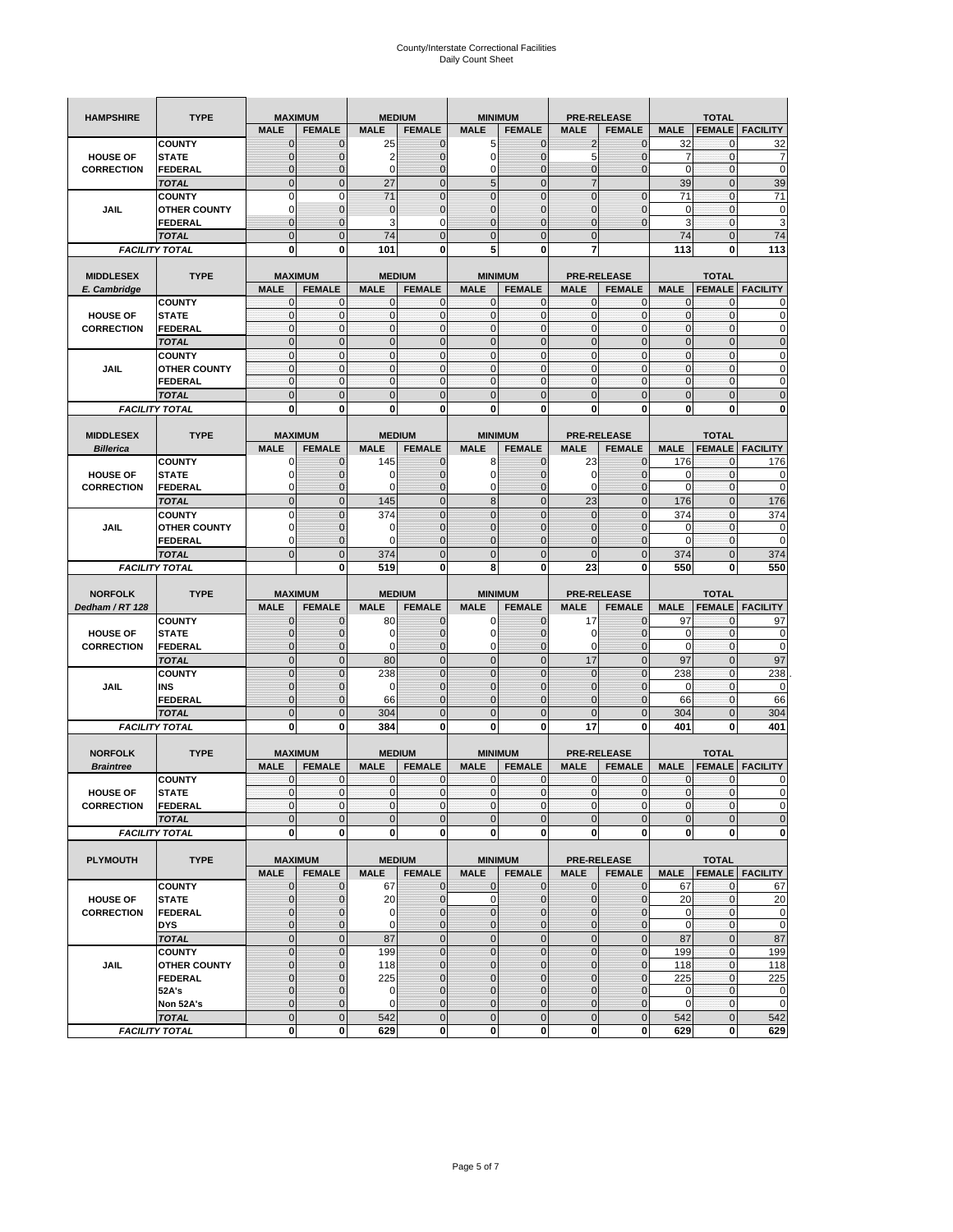# County/Interstate Correctional Facilities Daily Count Sheet

| <b>SUFFOLK</b>        | <b>TYPE</b>           |                              | <b>MAXIMUM</b> |               | <b>MEDIUM</b> |                | <b>MINIMUM</b> |                | <b>PRE-RELEASE</b> |             | <b>TOTAL</b>  |                 |
|-----------------------|-----------------------|------------------------------|----------------|---------------|---------------|----------------|----------------|----------------|--------------------|-------------|---------------|-----------------|
| <b>Nashua Street</b>  |                       | <b>MALE</b>                  | <b>FEMALE</b>  | <b>MALE</b>   | <b>FEMALE</b> | <b>MALE</b>    | <b>FEMALE</b>  | <b>MALE</b>    | <b>FEMALE</b>      | <b>MALE</b> | <b>FEMALE</b> | <b>FACILITY</b> |
|                       | <b>COUNTY</b>         | $\Omega$                     | $\mathbf{0}$   | 438           | $\Omega$      | $\mathbf{0}$   | $\Omega$       | $\mathbf{0}$   | $\Omega$           | 438         | $\Omega$      | 438             |
| JAIL                  | <b>OTHER COUNTY</b>   | $\Omega$                     | $\Omega$       | $\Omega$      | 0             | $\Omega$       | $\Omega$       | $\Omega$       | $\Omega$           | $\Omega$    | $\Omega$      | 0               |
|                       | <b>FEDERAL</b>        | $\mathbf{0}$                 | $\mathbf{0}$   | 0             | 0             | $\mathbf{0}$   | $\mathbf{0}$   | $\mathbf 0$    | $\mathbf{0}$       | $\Omega$    | 0             | 0               |
|                       | <b>TOTAL</b>          | $\Omega$                     | $\Omega$       | 438           | $\Omega$      | $\overline{0}$ | $\Omega$       | $\Omega$       | $\Omega$           | 438         | $\Omega$      | 438             |
|                       | <b>FACILITY TOTAL</b> | 0                            | $\mathbf{0}$   | 438           | 0             | $\mathbf{0}$   | $\bf{0}$       | $\mathbf{0}$   | 0                  | 438         | 0             | 438             |
|                       |                       |                              |                |               |               |                |                |                |                    |             |               |                 |
| <b>SUFFOLK</b>        | <b>TYPE</b>           |                              | <b>MAXIMUM</b> | <b>MEDIUM</b> |               |                | <b>MINIMUM</b> |                | <b>PRE-RELEASE</b> |             | <b>TOTAL</b>  |                 |
| South Bay             |                       | <b>MALE</b>                  | <b>FEMALE</b>  | <b>MALE</b>   | <b>FEMALE</b> | <b>MALE</b>    | <b>FEMALE</b>  | <b>MALE</b>    | <b>FEMALE</b>      | <b>MALE</b> | <b>FEMALE</b> | <b>FACILITY</b> |
|                       | <b>COUNTY</b>         | $\Omega$                     | $\mathbf{0}$   | 375           | 155           | $\mathbf{0}$   | $\mathbf{0}$   | 4              |                    | 379         | 156           | 535             |
| <b>HOUSE OF</b>       | <b>STATE</b>          |                              | $\overline{0}$ | $\Omega$      | $\Omega$      | $\Omega$       | O              | $\Omega$       | $\Omega$           | $\Omega$    | $\Omega$      | 0               |
| <b>CORRECTION</b>     | <b>FEDERAL</b>        | $\Omega$                     | $\overline{0}$ | 0             | $\Omega$      | $\mathbf{0}$   | $\Omega$       | $\Omega$       | 0                  | $\Omega$    | $\Omega$      | $\Omega$        |
|                       | <b>TOTAL</b>          | $\Omega$                     | $\overline{0}$ | 375           | 155           | $\mathbf 0$    | $\mathbf{0}$   | $\overline{4}$ | $\mathbf{1}$       | 379         | 156           | 535             |
|                       | <b>FACILITY TOTAL</b> | 0                            | 0              | 375           | 155           | $\mathbf{0}$   | 0              | 4              | 1                  | 379         | 156           | 535             |
|                       |                       |                              |                |               |               |                |                |                |                    |             |               |                 |
| <b>WORCESTER</b>      |                       |                              | <b>MAXIMUM</b> | <b>MEDIUM</b> |               |                | <b>MINIMUM</b> |                | <b>PRE-RELEASE</b> |             | <b>TOTAL</b>  |                 |
|                       |                       | <b>MALE</b>                  | <b>FEMALE</b>  | <b>MALE</b>   | <b>FEMALE</b> | <b>MALE</b>    | <b>FEMALE</b>  | <b>MALE</b>    | <b>FEMALE</b>      | <b>MALE</b> | <b>FEMALE</b> | <b>FACILITY</b> |
|                       | <b>COUNTY</b>         |                              |                |               |               |                |                |                |                    | 161         | $\Omega$      | 161             |
| <b>HOUSE OF</b>       | <b>STATE</b>          |                              |                |               |               |                |                |                |                    | 0           | 0             | 0               |
| <b>CORRECTION</b>     | FEDERAL               |                              |                |               |               |                |                |                |                    | $\Omega$    | $\Omega$      | 0               |
|                       | <b>TOTAL</b>          | $\Omega$                     | $\mathbf{0}$   | $\Omega$      | $\mathbf 0$   | $\mathbf{0}$   | $\mathbf{0}$   | $\mathbf{0}$   | $\Omega$           | 161         | $\mathbf{0}$  | 161             |
|                       | <b>COUNTY</b>         |                              |                |               |               |                |                |                |                    | 450         | $\Omega$      | 450             |
| <b>JAIL</b>           | <b>OTHER COUNTY</b>   |                              |                |               |               |                |                |                |                    | $\Omega$    | $\Omega$      | 0               |
|                       | FEDERAL               |                              |                |               |               |                |                |                |                    | $\Omega$    | $\Omega$      | $\mathbf 0$     |
|                       | <b>TOTAL</b>          | $\cap$                       | $\Omega$       | $\Omega$      | $\mathbf{0}$  | $\mathbf{0}$   | $\Omega$       | $\Omega$       | $\Omega$           | 450         | $\Omega$      | 450             |
|                       | <b>FACILITY TOTAL</b> | $\Omega$                     | 0              | $\Omega$      | 0             | $\mathbf{0}$   | $\bf{0}$       | $\mathbf 0$    | 0                  | 611         | O             | 611             |
|                       |                       |                              |                |               |               |                |                |                |                    |             |               |                 |
| <b>FEDERAL BUREAU</b> |                       | <b>STATE</b>                 |                |               |               |                |                |                |                    |             |               |                 |
| OF PRISONS            | <b>TYPE</b>           | <b>TOTAL</b>                 | 11             |               |               |                |                |                |                    |             |               |                 |
| <b>DYS</b>            | <b>TYPE</b>           | <b>STATE</b><br><b>TOTAL</b> | 0              |               |               |                |                |                |                    |             |               |                 |
|                       |                       | <b>STATE</b>                 |                |               |               |                |                |                |                    |             |               |                 |
| <b>INTERSTATES</b>    | <b>TYPE</b>           | <b>TOTAL</b>                 | 77             |               |               |                |                |                |                    |             |               |                 |

\*Data for county facilities is provided by the MA County Sheriffs.